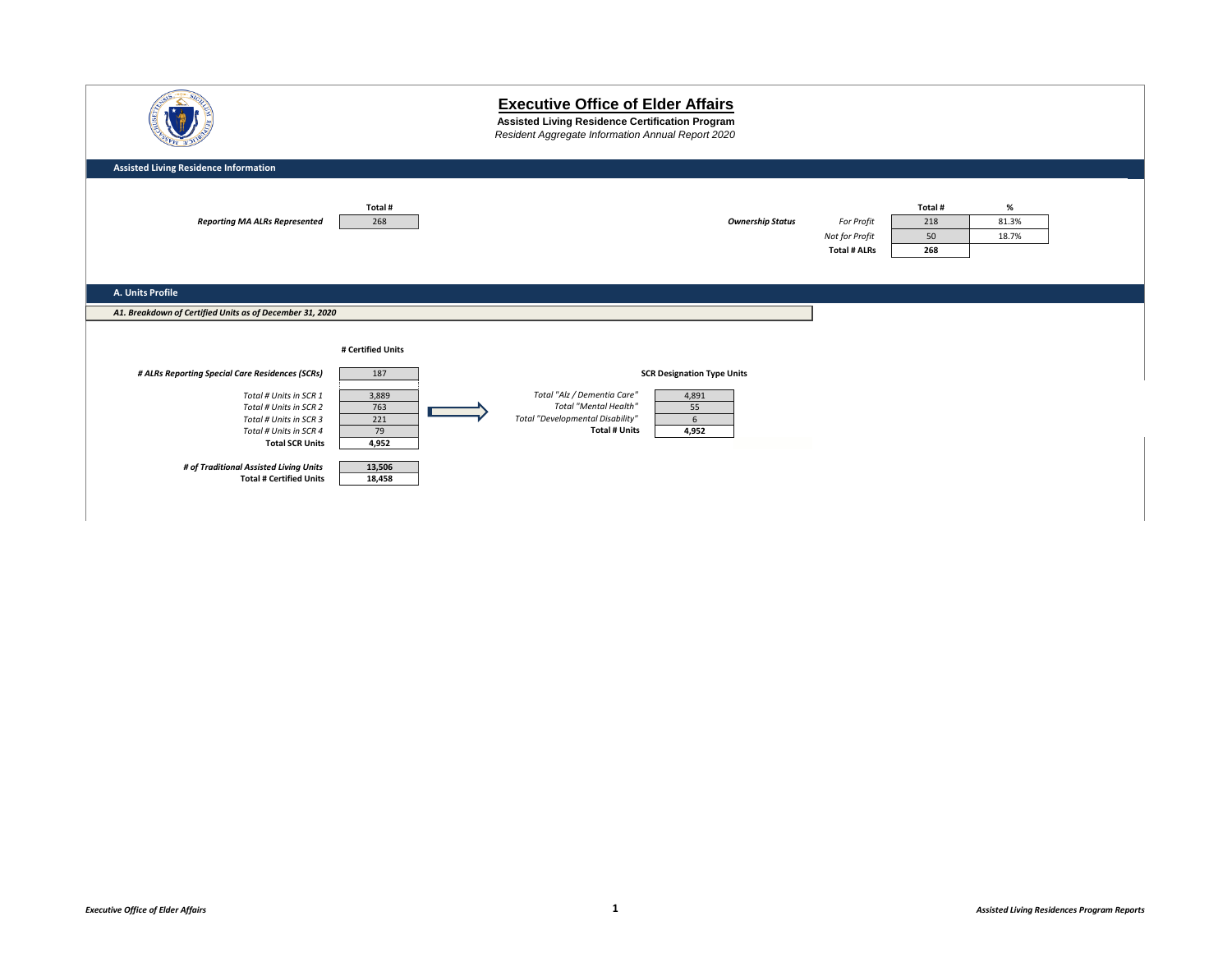

**Assisted Living Residence Certification Program** *Resident Aggregate Information Annual Report 2020*

### **B. Resident Profile & Demographics**

#### *B1. Age & Sex as of December 31, 2020*

|           |          | <b>SCR 1 Residents</b> |          |        | <b>SCR 2 Residents</b> |          |                           | <b>SCR 3 Residents</b> |                 |          | <b>SCR 4 Residents</b> |          |
|-----------|----------|------------------------|----------|--------|------------------------|----------|---------------------------|------------------------|-----------------|----------|------------------------|----------|
| Age Range | # Male   | # Female               | Subtotal | # Male | # Female               | Subtotal | # Male                    | # Female               | <b>Subtotal</b> | # Male   | # Female               | Subtotal |
| < 50      | $\Omega$ |                        |          |        |                        |          |                           |                        |                 | $\Omega$ |                        |          |
| $50 - 54$ |          |                        |          |        |                        |          |                           |                        |                 | $\Omega$ |                        |          |
| $55 - 59$ |          | 10                     | 17       |        |                        |          |                           |                        |                 | $\Omega$ |                        |          |
| $60 - 64$ | 12       | 13                     | 25       |        |                        | ጸ        |                           |                        |                 |          |                        |          |
| $65 - 69$ | 31       | 40                     | 71       |        | 17                     | 24       |                           |                        |                 | $\Omega$ |                        |          |
| $70 - 74$ | 53       | 146                    | 199      | 11     | 31                     | 42       |                           | 12                     | 15              |          |                        |          |
| $75 - 79$ | 123      | 353                    | 476      | 22     | 60                     | 82       |                           | 12                     | 18              |          | $\mathbf{x}$           | 12       |
| $80 - 84$ | 153      | 512                    | 665      | 20     | 77                     | 97       |                           | 22                     | 31              |          | 14                     | 16       |
| $85 - 89$ | 212      | 711                    | 923      | 23     | 98                     | 121      | 11                        | 32                     | 43              |          | 10                     | 17       |
| $90 - 94$ | 170      | 683                    | 853      | 33     | 84                     | 117      | $\boldsymbol{\mathsf{x}}$ | 37                     | 45              |          | $\mathbf{x}$           | 11       |
| $95 - 99$ | 61       | 246                    | 307      |        | 22                     | 31       |                           |                        | 10              | n        |                        |          |
| $100 +$   |          | 31                     | 35       |        |                        |          |                           |                        |                 | $\Omega$ |                        |          |
| Total     | 827      | 2,748                  | 3,575    | 133    | 404                    | 537      | 44                        | 125                    | 169             | 17       | 48                     | 65       |

|                  |        | <b>Traditional Unit Residents</b> |          | <b>Total Special Care Unit Residents</b> |          |          |        |          |        |       |
|------------------|--------|-----------------------------------|----------|------------------------------------------|----------|----------|--------|----------|--------|-------|
| <b>Age Range</b> | # Male | # Female                          | Subtotal | # Male                                   | # Female | Subtotal | # Male | # Female | Total  | %     |
| < 50             |        |                                   | 13       |                                          |          |          |        | 8        | 15     | 0.1%  |
| $50 - 54$        | 11     | 11                                | 22       |                                          |          |          | 13     | 13       | 26     | 0.2%  |
| $55 - 59$        | 30     | 28                                | 58       | 8                                        | 14       | 22       | 38     | 42       | 80     | 0.5%  |
| $60 - 64$        | 78     | 96                                | 174      | 16                                       | 18       | 34       | 94     | 114      | 208    | 1.4%  |
| $65 - 69$        | 188    | 187                               | 375      | 41                                       | 61       | 102      | 229    | 248      | 477    | 3.2%  |
| $70 - 74$        | 264    | 420                               | 684      | 68                                       | 192      | 260      | 332    | 612      | 944    | 6.4%  |
| $75 - 79$        | 322    | 698                               | 1,020    | 155                                      | 433      | 588      | 477    | 1,131    | 1,608  | 10.8% |
| $80 - 84$        | 430    | 1,190                             | 1,620    | 184                                      | 625      | 809      | 614    | 1,815    | 2,429  | 16.4% |
| 85 - 89          | 711    | 1,820                             | 2,531    | 253                                      | 851      | 1,104    | 964    | 2,671    | 3,635  | 24.5% |
| $90 - 94$        | 639    | 2,017                             | 2,656    | 214                                      | 812      | 1,026    | 853    | 2,829    | 3,682  | 24.8% |
| $95 - 99$        | 265    | 862                               | 1,127    | 74                                       | 276      | 350      | 339    | 1,138    | 1,477  | 10.0% |
| $100 +$          | 34     | 175                               | 209      |                                          | 40       | 45       | 39     | 215      | 254    | 1.7%  |
| Total            | 2,978  | 7,511                             | 10,489   | 1,021                                    | 3,325    | 4,346    | 3,999  | 10,836   | 14,835 | 100%  |
|                  | 20.1%  | 50.6%                             | 70.7%    | 6.9%                                     | 22.4%    | 29.3%    | 27.0%  | 73.0%    | 100%   |       |

#### *B2. Residents with a Medical Diagnosis of Alzheimer's Disease or Related Dementia as of December 31, 2020*

|                                 | # SCR | # Traditional | # Residents | % Total Residents |
|---------------------------------|-------|---------------|-------------|-------------------|
| Alzheimer's or Related Dementia | 3.989 | 2.768         | 6.757       | 45.5%             |
| % of Total Resident Type        | 92%   | 26%           |             |                   |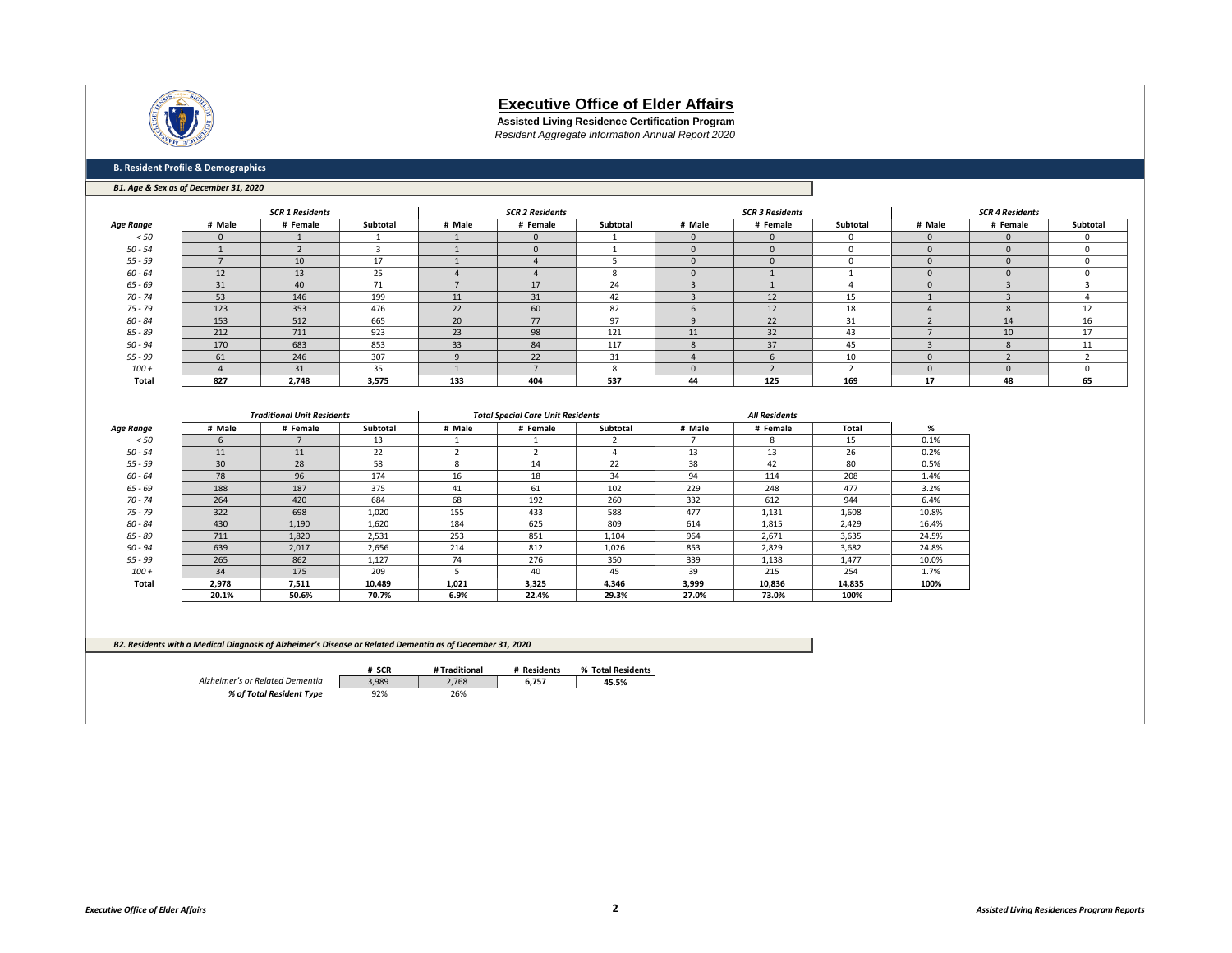

**Assisted Living Residence Certification Program**

*Resident Aggregate Information Annual Report 2020*

| <b>B3.a</b><br>Does the Residence offer Limited Medication Administration (LMA) as a service?<br>B3.b<br><b>SAMM Only</b><br>LMA Only<br><b>Both SAMM &amp; LMA</b> | # SCR<br>1,880<br>2,025<br>297<br>153<br>4,355 | # Traditional<br>6,027<br>482<br>208<br>3,772<br>10,489 | "No"<br>112<br># Residents<br>7,907<br>2,507<br>505<br>3,925<br>14,844 | %<br>41.8%<br>% Residents<br>53.3%<br>16.9%<br>3.4%<br>26.5%<br>100% | "Yes"<br>156 | %<br>58.2% |
|---------------------------------------------------------------------------------------------------------------------------------------------------------------------|------------------------------------------------|---------------------------------------------------------|------------------------------------------------------------------------|----------------------------------------------------------------------|--------------|------------|
|                                                                                                                                                                     |                                                |                                                         |                                                                        |                                                                      |              |            |
|                                                                                                                                                                     |                                                |                                                         |                                                                        |                                                                      |              |            |
|                                                                                                                                                                     |                                                |                                                         |                                                                        |                                                                      |              |            |
|                                                                                                                                                                     |                                                |                                                         |                                                                        |                                                                      |              |            |
|                                                                                                                                                                     |                                                |                                                         |                                                                        |                                                                      |              |            |
|                                                                                                                                                                     |                                                |                                                         |                                                                        |                                                                      |              |            |
|                                                                                                                                                                     |                                                |                                                         |                                                                        |                                                                      |              |            |
|                                                                                                                                                                     |                                                |                                                         |                                                                        |                                                                      |              |            |
|                                                                                                                                                                     |                                                |                                                         |                                                                        |                                                                      |              |            |
| Neither SAMM / LMA                                                                                                                                                  |                                                |                                                         |                                                                        |                                                                      |              |            |
| Total                                                                                                                                                               |                                                |                                                         |                                                                        |                                                                      |              |            |
|                                                                                                                                                                     |                                                |                                                         |                                                                        |                                                                      |              |            |
|                                                                                                                                                                     |                                                |                                                         |                                                                        |                                                                      |              |            |
| <b>B3.c</b>                                                                                                                                                         |                                                |                                                         |                                                                        |                                                                      |              |            |
|                                                                                                                                                                     | Jan                                            | Feb                                                     | Mar                                                                    | Apr                                                                  | May          | Jun        |
| Monthly Total # Residents Receiving SAMM                                                                                                                            | 8,599                                          | 8,522                                                   | 8,506                                                                  | 8,261                                                                | 8,055        | 7,996      |
| Monthly Total # Residents Receiving LMA                                                                                                                             | 2,969                                          | 2,986                                                   | 2,925                                                                  | 2,896                                                                | 2,697        | 2,667      |
|                                                                                                                                                                     |                                                |                                                         |                                                                        |                                                                      |              |            |
|                                                                                                                                                                     | Jul                                            | Aug                                                     | Sep                                                                    | Oct                                                                  | Nov          | Dec        |
| Monthly Total # Residents Receiving SAMM                                                                                                                            | 7,972                                          | 8,000                                                   | 8,046                                                                  | 8,086                                                                | 8,111        | 8,104      |
| Monthly Total # Residents Receiving LMA                                                                                                                             | 2,687                                          | 2,775                                                   | 2,779                                                                  | 2,821                                                                | 2,832        | 2,785      |
|                                                                                                                                                                     |                                                |                                                         |                                                                        |                                                                      |              |            |
|                                                                                                                                                                     |                                                | Average Monthly SAMM Resident Count                     |                                                                        | #<br>8,188                                                           |              |            |
|                                                                                                                                                                     |                                                | Average Monthly LMA Resident Count                      |                                                                        | 2,818                                                                |              |            |
|                                                                                                                                                                     |                                                | <b>Average Monthly Total Medication Assistance</b>      |                                                                        | 11,006                                                               |              |            |
|                                                                                                                                                                     |                                                |                                                         |                                                                        |                                                                      |              |            |
|                                                                                                                                                                     |                                                |                                                         |                                                                        |                                                                      |              |            |
| B4. Residents Receiving Assistance with Activities of Daily Living (ADLs) as of December 31, 2020                                                                   |                                                |                                                         |                                                                        |                                                                      |              |            |
|                                                                                                                                                                     |                                                |                                                         |                                                                        |                                                                      |              |            |
|                                                                                                                                                                     | # Residents                                    | % Residents                                             |                                                                        |                                                                      |              |            |
| None                                                                                                                                                                | 3,189                                          | 21.5%                                                   |                                                                        |                                                                      |              |            |
| Assistance with Bathing                                                                                                                                             | 9,895                                          | 66.7%                                                   |                                                                        |                                                                      |              |            |
| Assistance with Dressing / Undressing                                                                                                                               | 8,192                                          | 55.2%                                                   |                                                                        |                                                                      |              |            |
| Assistance with Grooming / Hygiene<br>Assistance with Ambulation                                                                                                    | 6,795<br>3,687                                 | 45.8%                                                   |                                                                        |                                                                      |              |            |
|                                                                                                                                                                     | 1,651                                          | 24.9%                                                   |                                                                        |                                                                      |              |            |
| Assistance with Eating<br>Assistance with Toileting                                                                                                                 | 4,768                                          | 11.1%<br>32.1%                                          |                                                                        |                                                                      |              |            |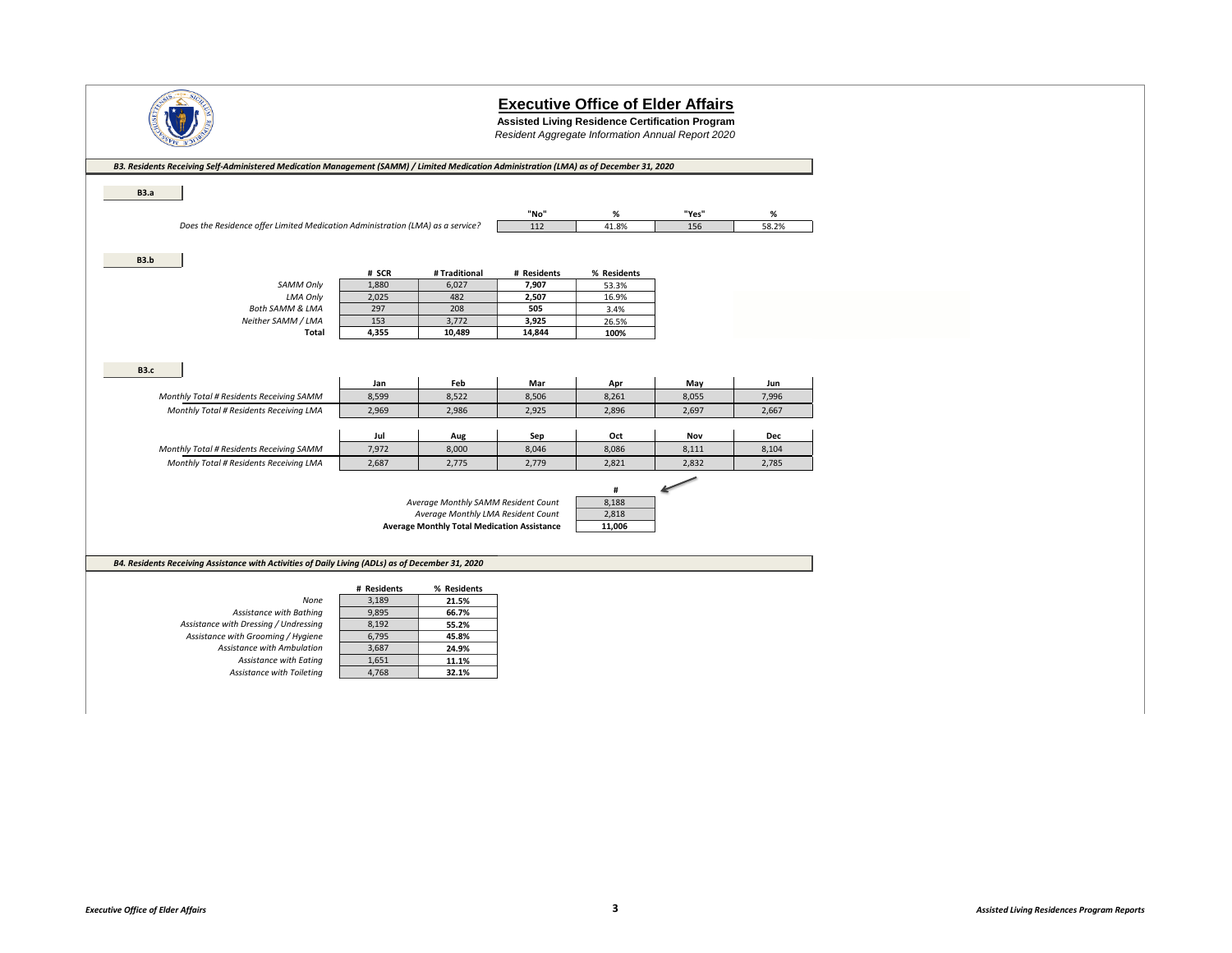

**Assisted Living Residence Certification Program** *Resident Aggregate Information Annual Report 2020*

| B5. Residents Grouped by Number of ADLs as of December 31, 2020                                        |             |               |             |              |       |       |
|--------------------------------------------------------------------------------------------------------|-------------|---------------|-------------|--------------|-------|-------|
|                                                                                                        |             |               |             |              |       |       |
|                                                                                                        | # Residents | % Residents   |             |              |       |       |
| 0                                                                                                      | 3,455       | 23.3%         |             |              |       |       |
| 1                                                                                                      | 2,118       | 14.3%         |             |              |       |       |
| $\overline{2}$                                                                                         | 2,187       | 14.7%         |             |              |       |       |
| 3                                                                                                      | 2,396       | 16.2%         |             |              |       |       |
|                                                                                                        | 2,002       | 13.5%         |             |              |       |       |
| 5                                                                                                      | 1,582       | 10.7%         |             |              |       |       |
| 6                                                                                                      | 1,104       | 7.4%          |             |              |       |       |
| <b>Total</b>                                                                                           | 14,844      | 100%          |             |              |       |       |
|                                                                                                        |             |               |             |              |       |       |
|                                                                                                        |             |               |             |              |       |       |
|                                                                                                        |             |               |             |              |       |       |
| B6. Residents that received any of the following Long Term Services & Supports as of December 31, 2020 |             |               |             |              |       |       |
|                                                                                                        |             |               |             |              |       |       |
|                                                                                                        | # SCR       | # Traditional | # Residents | % Residents  |       |       |
| Group Adult Foster Care (GAFC)                                                                         | 15          | 427           | 442         | 3.0%         |       |       |
| Senior Care Options (SCO)                                                                              | 36          | 291           | 327         | 2.2%         |       |       |
| Program of the All-Inclusive Care of the Elderly (PACE)                                                | 183         | 871           | 1,054       | 7.1%         |       |       |
| One Care                                                                                               | $\mathbf 0$ | 5             | 5           | 0.0%         |       |       |
| Total                                                                                                  | 234         | 1,594         | 1,828       | 12.3%        |       |       |
|                                                                                                        |             |               |             |              |       |       |
|                                                                                                        |             |               |             |              |       |       |
|                                                                                                        |             |               |             |              |       |       |
| B7. Residents that received any of the following Subsidy Assistance as of December 31, 2020            |             |               |             |              |       |       |
|                                                                                                        |             |               |             |              |       |       |
| Does the ALR have Housing Affordability Restrictions from State / Federal / Local Housing Finance      |             |               | "No"        | $\%$         | "Yes" | %     |
| Requirements? (e.g. 40B, Low Income Housing Tax Credits, Project Based Vouchers)                       |             |               | 223         | 83.2%        | 45    | 16.8% |
|                                                                                                        |             |               |             |              |       |       |
|                                                                                                        |             |               |             |              |       |       |
|                                                                                                        | # SCR       | # Traditional | # Residents | % Residents  |       |       |
| <b>Section 8 Rental Assistance</b>                                                                     | 6           | 296           | 302         | 2.0%         |       |       |
| MA Rental Voucher Progra, (MRVP) Rental Assistance                                                     |             |               |             |              |       |       |
|                                                                                                        |             |               |             |              |       |       |
| Total                                                                                                  | 9<br>15     | 63<br>359     | 72<br>374   | 0.5%<br>2.5% |       |       |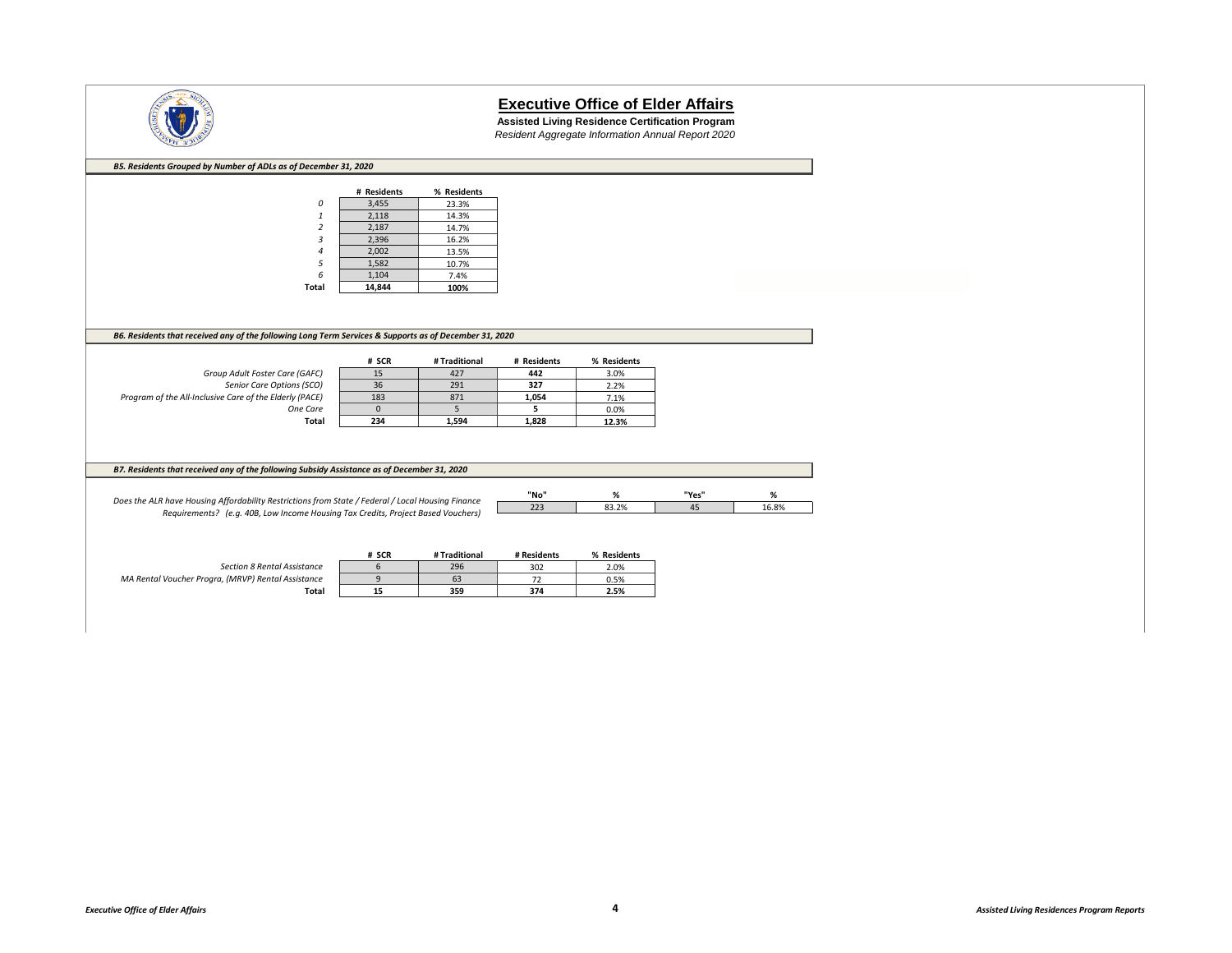

**Assisted Living Residence Certification Program** *Resident Aggregate Information Annual Report 2020*

| C1. Monthly Census Data for Calendar Year 2020                                                      |                                                      |                                |                                   |             |                           |            |                             |
|-----------------------------------------------------------------------------------------------------|------------------------------------------------------|--------------------------------|-----------------------------------|-------------|---------------------------|------------|-----------------------------|
|                                                                                                     | Jan                                                  | Feb                            | Mar                               | Apr         | May                       | Jun        |                             |
| <b>Resident Census</b>                                                                              | 16,687                                               | 16,688                         | 16,664                            | 16,140      | 15,521                    | 15,108     |                             |
| Unit Occupancy                                                                                      | 15,284                                               | 15,306                         | 15,314                            | 14,837      | 14,359                    | 14,052     |                             |
|                                                                                                     |                                                      |                                |                                   |             |                           |            |                             |
|                                                                                                     | Jul                                                  | Aug                            | Sep                               | Oct         | Nov                       | <b>Dec</b> |                             |
| <b>Resident Census</b>                                                                              | 14,987                                               | 15,032                         | 15,052                            | 15,053      | 15,030                    | 14,799     |                             |
| Unit Occupancy                                                                                      | 14,018                                               | 14,002                         | 14,052                            | 13,999      | 14,030                    | 13,902     |                             |
|                                                                                                     |                                                      |                                |                                   |             |                           |            |                             |
|                                                                                                     |                                                      | Average Monthly Resident Count |                                   | #<br>15,563 |                           |            |                             |
|                                                                                                     |                                                      | Average Monthly Unit Occupancy |                                   | 14,430      |                           |            |                             |
|                                                                                                     |                                                      |                                | <b>Average Residents Per Unit</b> | 1.08        |                           |            |                             |
|                                                                                                     |                                                      |                                |                                   |             |                           |            |                             |
|                                                                                                     |                                                      |                                |                                   |             |                           |            |                             |
| C2. Units Occupied by 2 or More Unrelated Individuals as of December 31, 2020                       |                                                      |                                |                                   |             |                           |            |                             |
|                                                                                                     |                                                      |                                |                                   |             |                           |            |                             |
|                                                                                                     |                                                      |                                |                                   |             |                           |            |                             |
|                                                                                                     | # SCR                                                | # Traditional                  | # Units                           | % Units     |                           |            |                             |
| # Units Occupied by Unrelated Individuals                                                           | 629                                                  | 438                            | 1,067                             | 5.8%        |                           |            |                             |
|                                                                                                     |                                                      |                                |                                   |             |                           |            |                             |
|                                                                                                     |                                                      |                                |                                   |             |                           |            |                             |
|                                                                                                     |                                                      |                                |                                   |             |                           |            |                             |
|                                                                                                     |                                                      |                                |                                   |             |                           |            |                             |
|                                                                                                     |                                                      | # Residents                    | % Reason                          |             | <b>Anticipated Deaths</b> |            | <b>Unanticipated Deaths</b> |
|                                                                                                     | Death                                                | 3,421                          | 43.9%                             |             | 2,396                     |            | 1,025                       |
| Moved to SNF or Other Higher Level of Care                                                          |                                                      | 2,335                          | 30.0%                             |             |                           |            |                             |
|                                                                                                     | Financial / Non-Payment                              | 321                            | 4.1%                              |             |                           |            |                             |
|                                                                                                     | Respite Stay Concluded<br>Moved to Another ALR in MA | 329<br>348                     | 4.2%<br>4.5%                      |             |                           |            |                             |
|                                                                                                     |                                                      |                                | 3.3%                              |             |                           |            |                             |
| Moved Out of State (Regardless of New Setting Type)<br>Returned Home or to Other Independent Living |                                                      | 259<br>603                     | 7.7%                              |             |                           |            |                             |
| C3. Reasons for Move-Outs during Calendar Year 2020                                                 | Other                                                | 180                            | 2.3%                              |             |                           |            |                             |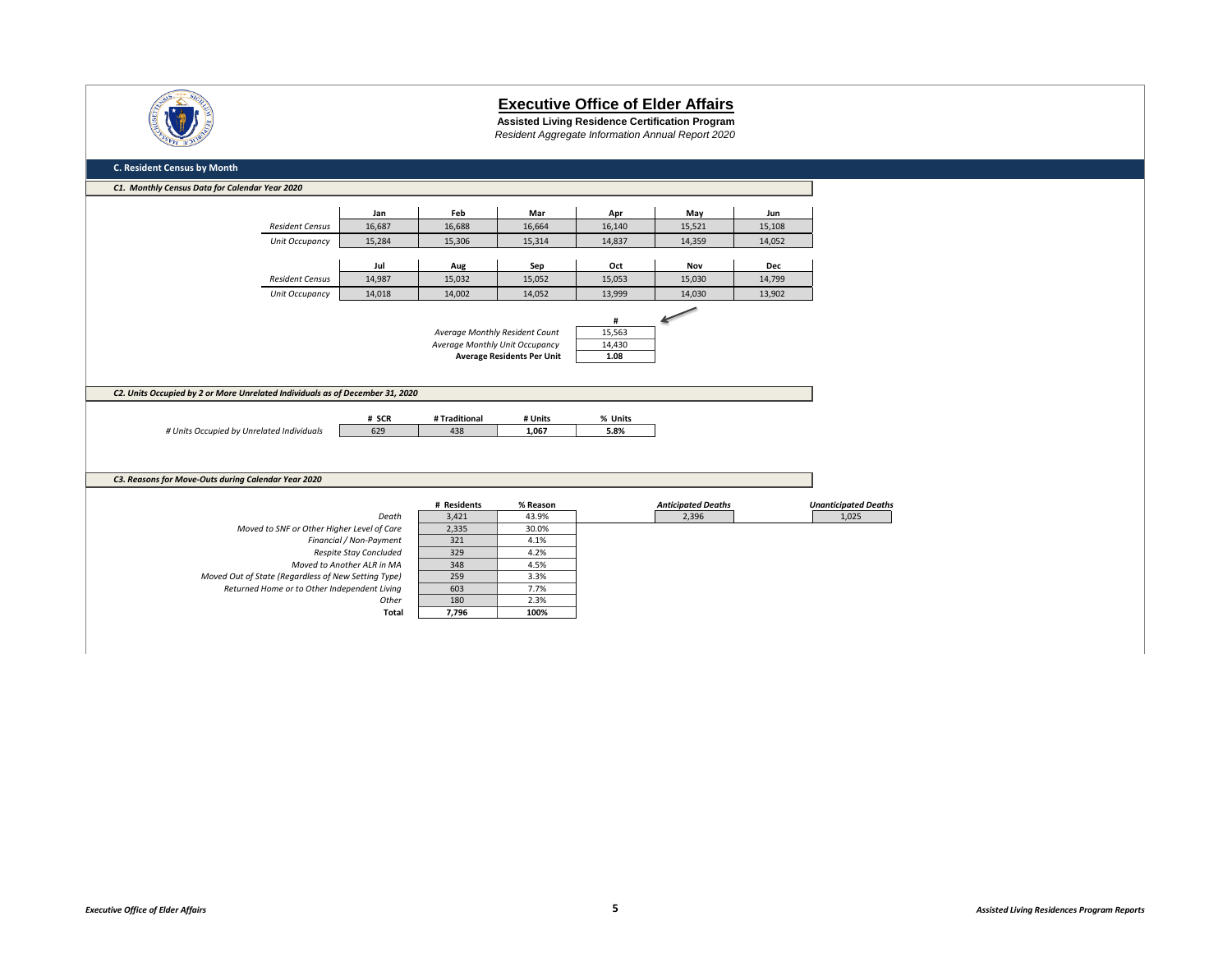

**Assisted Living Residence Certification Program** *Resident Aggregate Information Annual Report 2020*

#### *C4. Length of Residency based on Move-Outs during Calendar Year 2020*

|                       | # Residents | % Move Outs |
|-----------------------|-------------|-------------|
| $<$ 3 Months          | 1,009       | 12.9%       |
| $3 - 5$ Months        | 688         | 8.8%        |
| 6 - 8 Months          | 522         | 6.7%        |
| $9 - 11$ Months       | 556         | 7.1%        |
| 1 Year - 1.9 Years    | 1,656       | 21.2%       |
| 2 Years - 2.9 Years   | 1,030       | 13.2%       |
| 3 Years - 3.9 Years   | 812         | 10.4%       |
| 4 Years - 4.9 Years   | 546         | 7.0%        |
| 5 Years - 5.9 Years   | 380         | 4.9%        |
| 6 Years - 6.9 Years   | 207         | 2.6%        |
| 7 Years - 7.9 Years   | 142         | 1.8%        |
| 8 Years - 8.9 Years   | 101         | 1.3%        |
| 9 Years - 9.9 Years   | 49          | 0.6%        |
| 10 Years - 14.9 Years | 98          | 1.3%        |
| > 15 Years            | 32          | 0.4%        |
| Total                 | 7.828       | 100%        |

#### **D. Security Features**

*D1. Video Surveillance Utilization*

*Does your Assisted Living Residence utilize Video Surveillance?*

*If "Yes", is there a written Policy & Procedure describing the use & maintenance of the Surveillance System?*

*If the ALR has Video Surveillance, what sections of the building does the Video Surveillance capture?*

| "No" | %     | "Yes" | %     |
|------|-------|-------|-------|
|      | 27.2% | 195   | 72.8% |
|      |       |       |       |
|      |       |       |       |
| "No" | %     | "Yes" | %     |
| 55   | 28.2% | 140   | 71.8% |

| %     |
|-------|
| 9.2%  |
|       |
| %     |
| 21.0% |
|       |

| $\frac{10}{2}$ |
|----------------|

| lance: | # Totals | % "Interior or Both" |
|--------|----------|----------------------|
| s Only | 85       | 48.0%                |
| Egress | 159      | 89.8%                |
| Areas  | 115      | 65.0%                |
| ilding | 93       | 52.5%                |
| s Only | 49       | 27.7%                |
| Other  | 22       | 12.4%                |

#### *If "Interior" or "Both", select all applicable locations that have Video Surveillance:*

*Main Entrance Ways Only Main Entrance & Other Means of Egress* **Common Areas Hallways Throughout the Building** *Common Areas & Hallways of SCRs Only*<br>Other